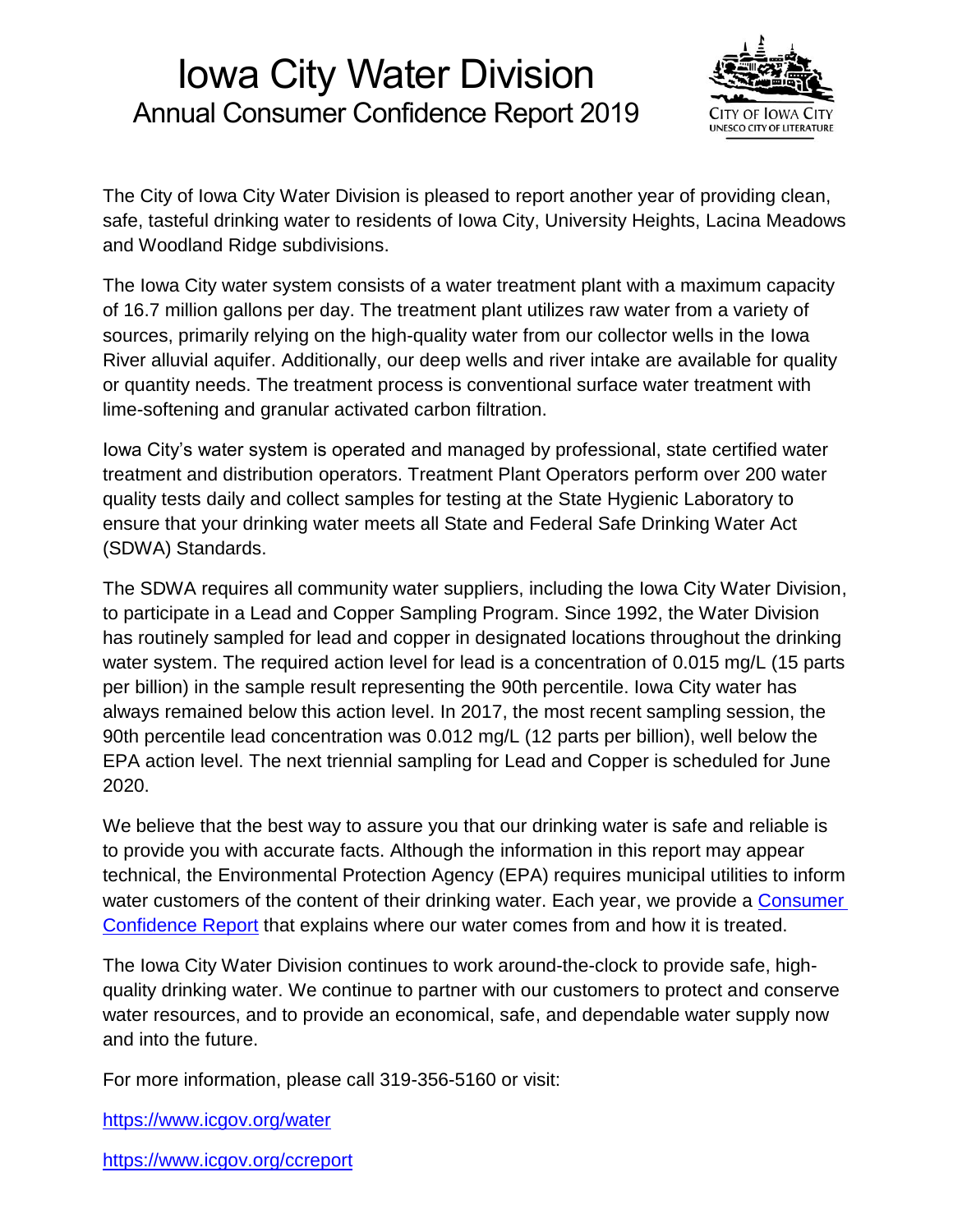# **2019 WATER QUALITY REPORT IOWA CITY WATER DIVISION**

This report contains important information regarding the water quality in our water system. The source of our water is surface water. Our water quality testing shows the following results:

| <b>CONTAMINANT</b>                            | $MCL -$<br>(MCLG)           | Compliance                                                                        |                                                   | Date       | Violation      | Source                                                                                                                                                                                                                                                              |  |
|-----------------------------------------------|-----------------------------|-----------------------------------------------------------------------------------|---------------------------------------------------|------------|----------------|---------------------------------------------------------------------------------------------------------------------------------------------------------------------------------------------------------------------------------------------------------------------|--|
|                                               |                             | Type                                                                              | Value & (Range)                                   |            | Yes/No         |                                                                                                                                                                                                                                                                     |  |
| <b>Total Trihalomethanes</b><br>(ppb) [TTHM]  | 80 (N/A)                    | <b>LRAA</b>                                                                       | $30.00(20 - 41)$                                  | 3/31/2019  | N <sub>o</sub> | By-products of drinking water<br>chlorination                                                                                                                                                                                                                       |  |
| <b>Total Haloacetic Acids</b><br>(ppb) [HAA5] | 60 (N/A)                    | <b>LRAA</b>                                                                       | $5.40(ND-6)$                                      | 3/31/2019  | No.            | By-products of drinking water<br>disinfection                                                                                                                                                                                                                       |  |
| Lead (ppb)                                    | $AL=15(0)$                  | 90th                                                                              | $12.00 (ND - 27)$<br>$1$ sample(s)<br>exceeded AL | 2017       | N <sub>o</sub> | Corrosion of household<br>plumbing systems; erosion of<br>natural deposits                                                                                                                                                                                          |  |
| Copper (ppm)                                  | $AL=1.3(1.3)$               | 90th                                                                              | $\boldsymbol{0}$<br>$(ND - 0.01)$                 | 2017       | No             | Corrosion of household<br>plumbing systems; Erosion of<br>natural deposits; Leaching<br>from wood preservatives                                                                                                                                                     |  |
| 950 - DISTRIBUTION SYSTEM                     |                             |                                                                                   |                                                   |            |                |                                                                                                                                                                                                                                                                     |  |
| Chlorine (ppm)                                | $MRDL-4.0$<br>$(MRDLG-4.0)$ | RAA                                                                               | $0.84(0.42-1.23)$                                 | 12/31/2019 | No.            | Water additive used to control<br>microbes                                                                                                                                                                                                                          |  |
| <b>Total Coliform</b><br>Bacteria             | TT (TT)                     | <b>RTCR</b>                                                                       | $0$ sample(s)<br>positive                         | 12/31/2019 | No             | Coliforms are bacteria that are<br>naturally present in the<br>environment and are used as an<br>indicator that other waterborne<br>pathogens may be present, or<br>that a potential pathway exists<br>through which contamination<br>may enter the drinking water. |  |
| 03 - S/EP IA RIVER, J WELLS, S WELLS, C WELLS |                             |                                                                                   |                                                   |            |                |                                                                                                                                                                                                                                                                     |  |
| Fluoride (ppm)                                | 4 $(4)$                     | <b>SGL</b>                                                                        | 0.72<br>$(0.60 - 0.85)$                           | 2019       | N <sub>o</sub> | Water additive which promotes<br>strong teeth; Erosion of natural<br>deposits; Discharge from<br>fertilizer and aluminum<br>factories                                                                                                                               |  |
| Sodium (ppm)                                  | $N/A$ $(N/A)$               | SGL                                                                               | 11                                                | 4/5/2019   | N <sub>o</sub> | Erosion of natural deposits;<br>Added to water during<br>treatment process                                                                                                                                                                                          |  |
| Nitrate [as N] (ppm)                          | 10(10)                      | SGL                                                                               | 3.0<br>$(0.8 - 4.3)$                              | 2019       | N <sub>o</sub> | Runoff from fertilizer use;<br>Leaching from septic tanks,<br>sewage; Erosion of natural<br>deposits                                                                                                                                                                |  |
| Turbidity* (NTU)                              | TT (N/A)                    | Highest single<br>measurement<br>$\&$<br>Lowest % of<br>samples<br>meeting limits | 0.06<br>100% compliance                           | 2019       | N <sub>o</sub> | Soil runoff                                                                                                                                                                                                                                                         |  |
| <b>Total Organic Carbon</b><br>(ppm)          | TT(N/A)                     | <b>RAA</b><br>% removed                                                           | 40.9%                                             | 2019       | No             | Naturally present in the<br>environment                                                                                                                                                                                                                             |  |
| Manganese† (ppm)                              | $N/A$ $(N/A)$               | UCMR4<br>$MRL = 0.0004$                                                           | 0.002                                             | 2/20/2018  | No             | Naturally present in the<br>environment                                                                                                                                                                                                                             |  |
| 1-Butanol <sup>†</sup> (ppm)                  | $N/A$ $(N/A)$               | UCMR4<br>$MRL = 0.002$                                                            | 0.015                                             | 11/6/2018  | No             | It is used in the production of<br>other substances                                                                                                                                                                                                                 |  |

Note: Contaminants with dates indicate results from the most recent testing done in accordance with regulations.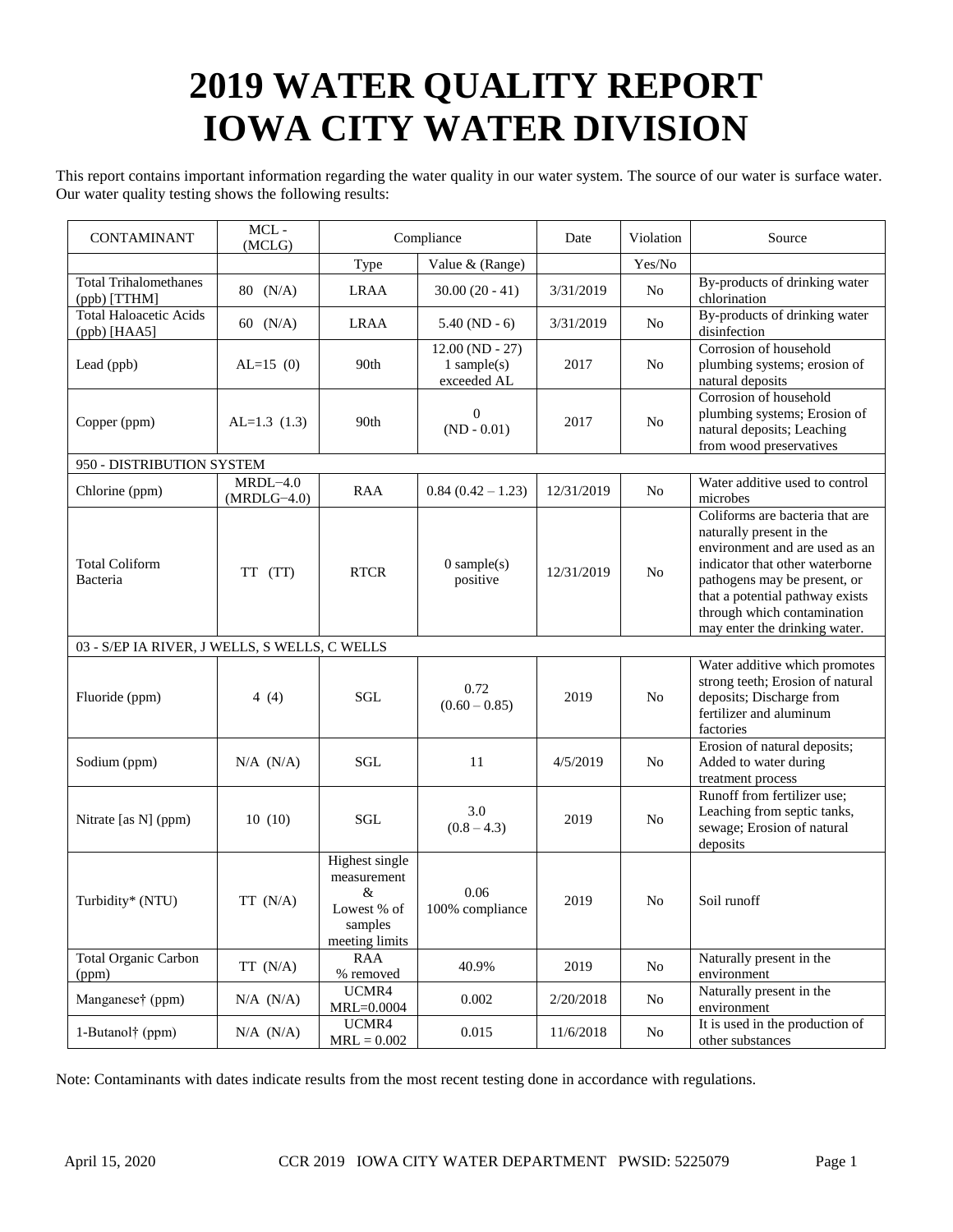# **DEFINITIONS**

- Maximum Contaminant Level (MCL) The highest level of a contaminant that is allowed in drinking water. MCLs are set as close to the MCLGs as feasible using the best available treatment technology.
- Maximum Contaminant Level Goal (MCLG) -- The level of a contaminant in drinking water below which there is no known or expected risk to health. MCLGs allow for a margin of safety.
- ppb -- parts per billion.
- ppm -- parts per million.
- pCi/L picocuries per liter
- $N/A Not$  applicable
- ND -- Not detected
- RAA Running Annual Average
- Treatment Technique (TT) A required process intended to reduce the level of a contaminant in drinking water.
- Action Level (AL) The concentration of a contaminant which, if exceeded, triggers treatment or other requirements which a water system must follow.
- Unregulated Contaminant Monitoring Rule (UCMR) EPA uses the UCMR to collect data for contaminants suspected to be present in drinking water, but that do not have regulatory standards set under the Safe Drinking Water Act (SDWA).
- Minimum Reporting Level (MRL) Level based on the capability of laboratories to perform the analytical method, not based on a level established as "significant" or "harmful."
- Maximum Residual Disinfectant Level Goal (MRDLG) The level of a drinking water disinfectant below which there is no known or expected risk to health. MRDLGs do not reflect the benefits of the use of disinfectants to control microbial contaminants.
- Maximum Residual Disinfectant Level (MRDL) The highest level of a disinfectant allowed in drinking water. There is convincing evidence that addition of a disinfectant is necessary for control of microbial contaminants.
- SGL Single Sample Result
- RTCR Revised Total Coliform Rule
- NTU Nephelometric Turbidity Units

## **GENERAL INFORMATION**

Drinking water, including bottled water, may reasonably be expected to contain at least small amounts of some contaminants. The sources of drinking water (both tap water and bottled water) include rivers, lakes, streams, ponds, reservoirs, springs, and wells. As water travels over the surface of the land or through the ground, it dissolves naturally occurring minerals and radioactive material, and can pick up substances resulting from the presence of animals or from human activity. The presence of contaminants does not necessarily indicate that water poses a health risk. More information about contaminants or potential health effects can be obtained by calling the Environmental Protection Agency's Safe Drinking Water Hotline (800-426-4791).

Some people may be more vulnerable to contaminants in drinking water than the general population. Immuno-compromised persons such as persons with cancer undergoing chemotherapy, persons who have undergone organ transplants, people with HIV/AIDS or other immune system disorders, some elderly, and infants can be particularly at risk from infections. These people should seek advice about drinking water from their health care providers. The EPA/CDC guidelines on appropriate means to lessen the risk of infection by Cryptosporidium and other microbial contaminants are available from the national Safe Drinking Water Hotline (800-426-4791).

If present, elevated levels of lead can cause serious health problems, especially for pregnant women and young children. Lead in drinking water is primarily from material and components associated with service lines and home plumbing. Iowa City Water Division is responsible for providing high quality drinking water, but cannot control the variety of materials used in plumbing components. When your water has been sitting for several hours, you can minimize the potential for lead exposure by flushing your tap for 30 seconds to 2 minutes before using water for drinking or cooking. If you are concerned about lead in your water, you may wish to have your water tested. Information on lead in drinking water, testing methods, and steps you can take to minimize exposure is available from the Safe Drinking Water Hotline (800)426-4791 or at

www.epa.gov/safewater/lead or

www.icgov.org/city-government/departments-and-divisions/public-works/water/water-quality-and-treatment